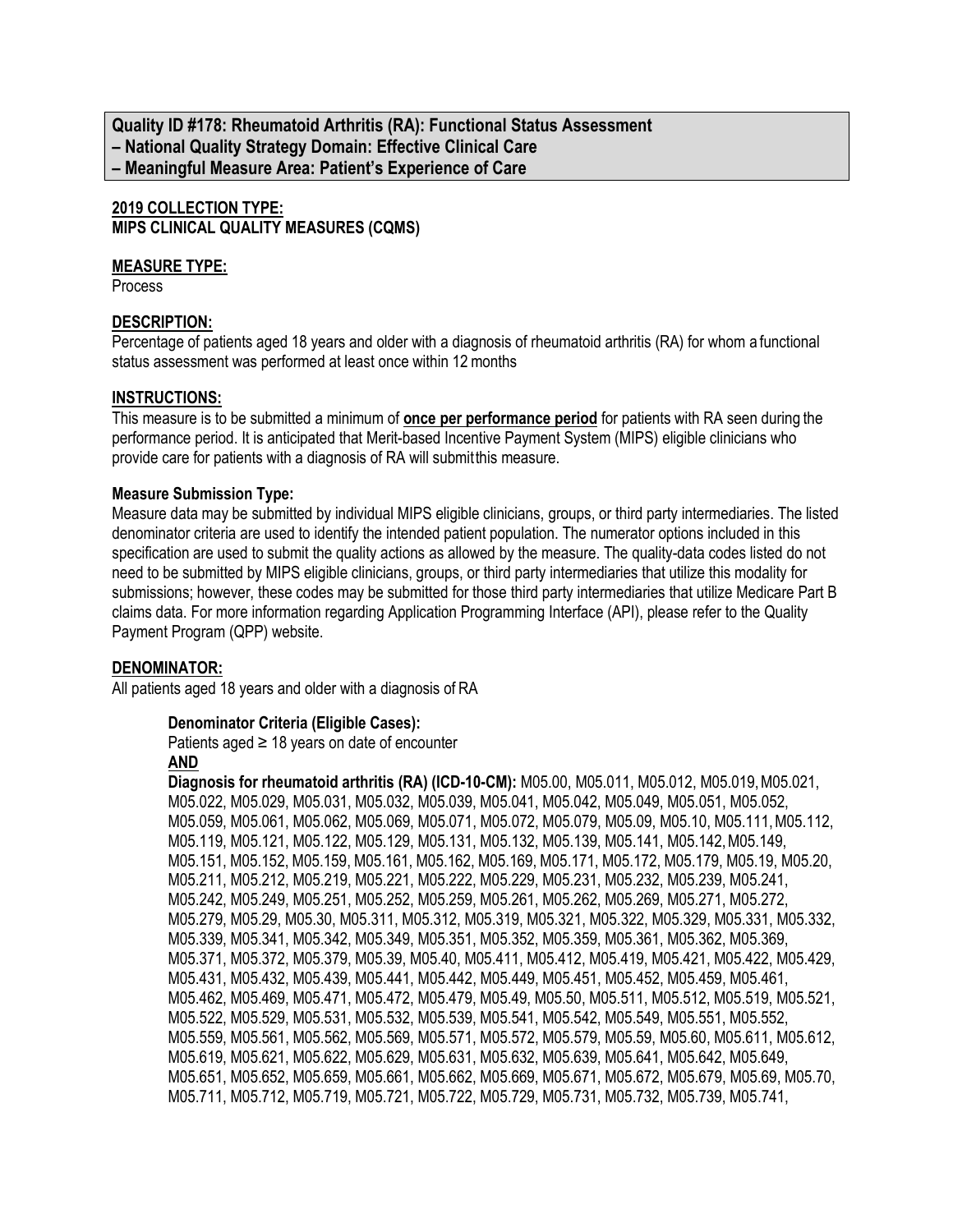M05.742, M05.749, M05.751, M05.752, M05.759, M05.761, M05.762, M05.769, M05.771, M05.772, M05.779, M05.79, M05.80, M05.811, M05.812, M05.819, M05.821, M05.822, M05.829, M05.831, M05.832, M05.839, M05.841, M05.842, M05.849, M05.851, M05.852, M05.859, M05.861, M05.862, M05.869, M05.871, M05.872, M05.879, M05.89, M05.9, M06.00, M06.011, M06.012, M06.019, M06.021, M06.022, M06.029, M06.031, M06.032, M06.039, M06.041, M06.042, M06.049, M06.051, M06.052, M06.059, M06.061, M06.062, M06.069, M06.071, M06.072, M06.079, M06.08, M06.09, M06.1, M06.20, M06.211, M06.212, M06.219, M06.221, M06.222, M06.229, M06.231, M06.232, M06.239, M06.241, M06.242, M06.249, M06.251, M06.252, M06.259, M06.261, M06.262, M06.269, M06.271, M06.272, M06.279, M06.28, M06.29, M06.30, M06.311, M06.312, M06.319, M06.321, M06.322, M06.329, M06.331, M06.332, M06.339, M06.341, M06.342, M06.349, M06.351, M06.352, M06.359, M06.361, M06.362, M06.369, M06.371, M06.372, M06.379, M06.38, M06.39, M06.80, M06.811, M06.812, M06.819, M06.821, M06.822, M06.829, M06.831, M06.832, M06.839, M06.841, M06.842, M06.849, M06.851, M06.852, M06.859, M06.861, M06.862, M06.869, M06.871, M06.872, M06.879, M06.88, M06.89, M06.9 **AND**

**Patient encounter during the performance period (CPT or HCPCS):** 99201, 99202, 99203, 99204, 99205, 99212, 99213, 99214, 99215, 99341, 99342, 99343, 99344, 99345, 99347, 99348, 99349, 99350, G0402

## **WITHOUT**

**Telehealth Modifier:** GQ, GT, 95, POS 02

## **NUMERATOR:**

Patients for whom a standardized functional status assessment was performed at least once within 12months

### **Definitions:**

**Functional Status Assessment** – This measure assesses if physicians are using a standardized descriptive or numeric scale, standardized questionnaire, or notation of assessment of the impact of RAon patient activities of daily living. Examples of tools used to assess functional status include but are not limited to: Health Assessment Questionnaire (HAQ), Modified HAQ, HAQ-2, American College ofRheumatology's Classification of Functional Status in Rheumatoid Arthritis.

**Activities of Daily Living** – Could include a description of any of the following: dressing/grooming, rising from sitting, walking/running/ability to ambulate, stair climbing, reaching, gripping, shopping/running errands, house or yard work.

| <b>Numerator Options:</b><br><b>Performance Met:</b> | Functional status assessed (1170F)                                                |
|------------------------------------------------------|-----------------------------------------------------------------------------------|
| <b>Performance Not Met:</b>                          | Functional status not assessed, reason not otherwise<br>specified (1170F with 8P) |

## **RATIONALE:**

**OR**

Functional limitations are a significant and disruptive complication for patients living with RA. Assessments of functional limitations are used to assess prognosis and guide treatment and therapy decisions. Functional status should be assessed at the baseline and each follow-up visit, using questionnaires such as the ACR's Classificationof Functional Status in RA or the Health Assessment Questionnaire or an assessment of activities of daily living.

Regardless of the assessment tool used, it should indicate whether a functional decline is due to inflammation, mechanical damage, or both, as treatment strategies will vary accordingly.

## **CLINICAL RECOMMENDATIONSTATEMENTS:**

The management of RA is an iterative process, and patients should be periodically reassessed for evidence of disease or limitation of function with significant alteration of joint anatomy. Baseline evaluation of disease activity and damage in patients with rheumatoid arthritis through evaluation of functional status or quality of life assessments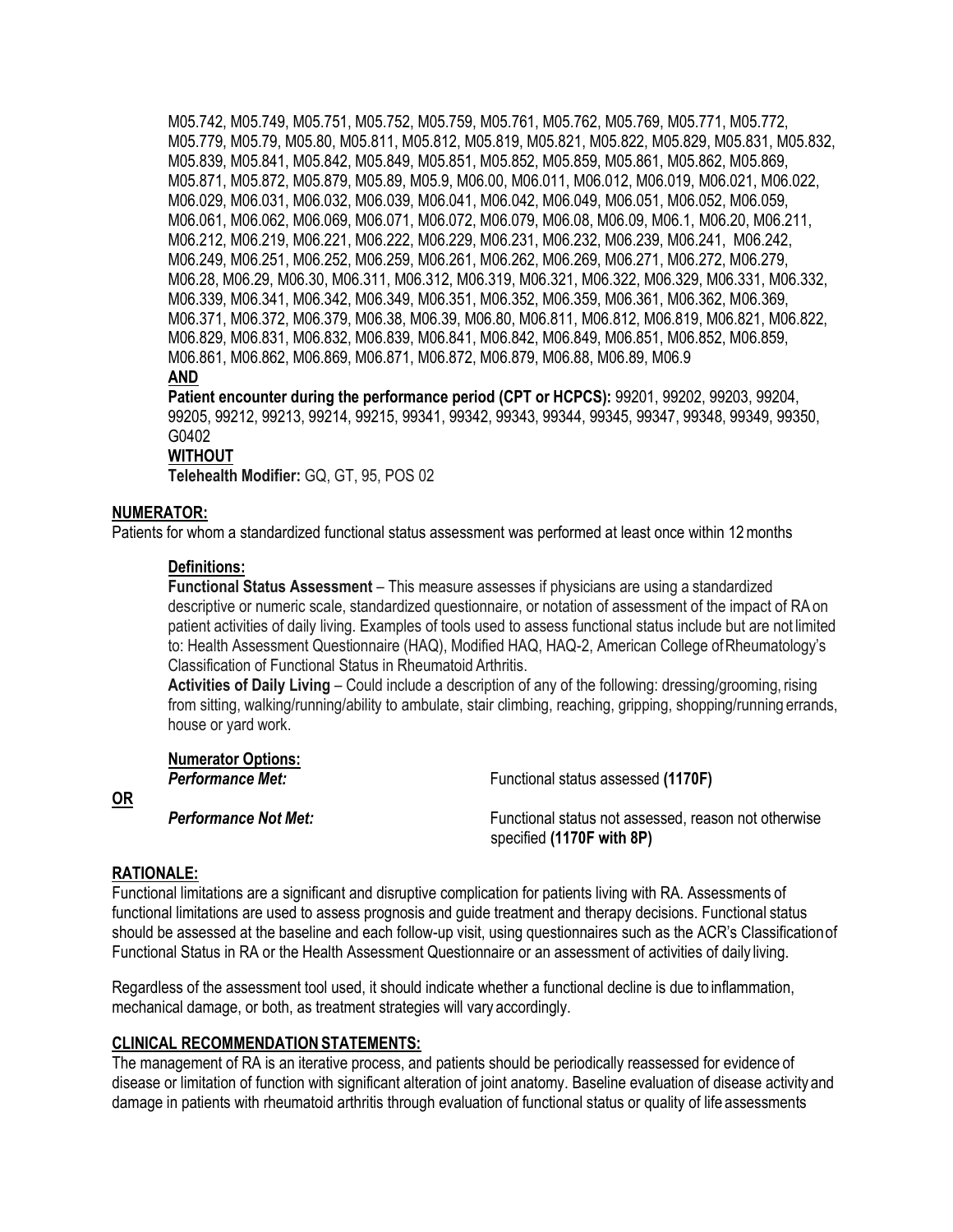using standardized questionnaires, a physician's global assessment of disease activity, or patient's global assessment of disease activity. The initial evaluation of the patient with RA should document symptoms of active disease (i.e., presence of joint pain, duration of morning stiffness, degree of fatigue), functional status, objective evidence of disease activity (i.e., synovitis, as assessed by tender and swollen joint counts, and the ESR or CRP level), and mechanical joint problems.

At each follow up visit, the physician must assess whether the disease is active or inactive. Symptoms of inflammatory (as contrasted with mechanical) joint disease, which include prolonged morning stiffness, duration of fatigue, and active synovitis on joint examination, indicate active disease and necessitate consideration of changing the treatment program. Occasionally, findings of the joint examination alone may not adequately reflect disease activity and structural damage; therefore, periodic measurements of the ESR or CRP level and functional status,as well as radiographic examinations of involved joints should be performed. It is important to determine whether a decline in function is the result of inflammation, mechanical damage, or both; treatment strategies will differ accordingly. (ACR, 2002)

## **COPYRIGHT:**

The Measures are not clinical guidelines, do not establish a standard of medical care, and have not been tested for all potential applications.

The Measures, while copyrighted, can be reproduced and distributed, without modification, for noncommercial purposes, eg, use by health care providers in connection with their practices. Commercial use is defined as thesale, license, or distribution of the Measures for commercial gain, or incorporation of the Measures into a product or service that is sold, licensed or distributed for commercial gain.

Commercial uses of the Measures require a license agreement between the user and the AmericanMedical Association (AMA), [on behalf of the Physician Consortium for Performance Improvement® (PCPI®)] or American College of Rheumatology (ACR). Neither the AMA, ACR, PCPI, nor its members shall be responsible for any use of the Measures.

**The AMA's, PCPI's and National Committee for Quality Assurance's significant past efforts and contributions to the development and updating of the Measures is acknowledged. ACR is solely responsible for the review and enhancement ("Maintenance") of the Measures as of July 25, 2014.**

ACR encourages use of the Measures by other health care professionals, where appropriate.

## **THE MEASURES AND SPECIFICATIONS ARE PROVIDED "AS IS" WITHOUT WARRANTY OF ANYKIND.**

© 2015 American Medical Association and American College of Rheumatology. All Rights Reserved. Applicable FARS/DFARS Restrictions Apply to Government Use.

Limited proprietary coding is contained in the Measure specifications for convenience. Users of the proprietary code sets should obtain all necessary licenses from the owners of these code sets. The AMA, ACR, the PCPI andits members disclaim all liability for use or accuracy of any Current Procedural Terminology (CPT®) or othercoding contained in the specifications.

CPT® contained in the Measures specifications is copyright 2004-2018 American Medical Association.LOINC® copyright 2004-2018 Regenstrief Institute, Inc. SNOMED CLINICAL TERMS (SNOMED CT®) copyright2004-2018 College of American Pathologists. All Rights Reserved.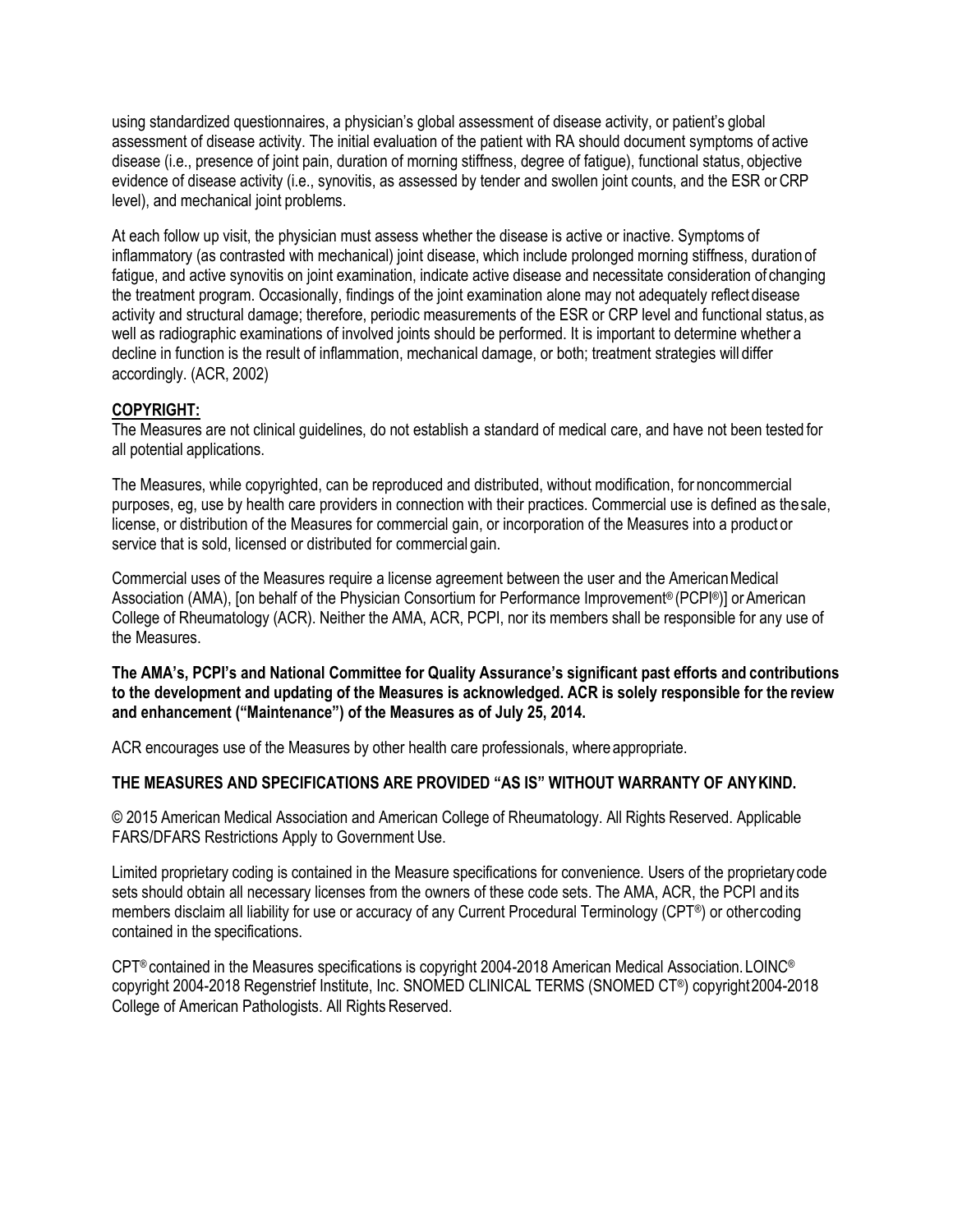#### 2019 Clinical Quality Measure Flow for Quality ID #178: Rheumatoid Arthritis (RA): Functional Status Assessment



\*See the posted Measure Specification for specific coding and instructions to submit this measure. NOTE: Submission Frequency: Patient-Process

CPT only oopyright 2018 American Medical Association. All rights reserved.<br>The measure diagrams were developed by CMS as a supplemental resource to be used<br>in conjunction with the measure specifications. They should not be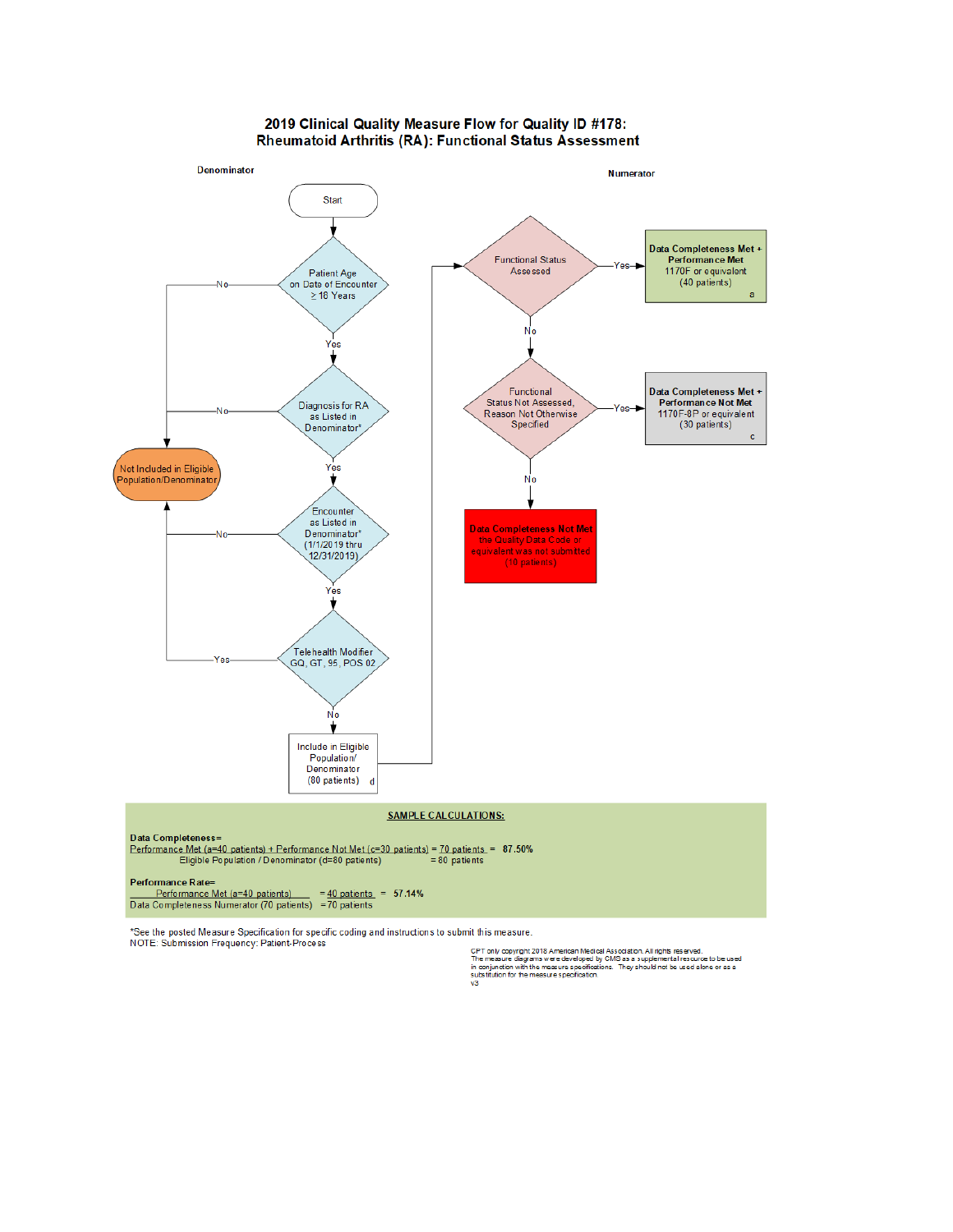# **2019 Clinical Quality Measure Flow Narrative for Quality ID #178: Rheumatoid Arthritis (RA): Functional StatusAssessment**

Please refer to the specific section of the specification to identify the denominator and numerator information for use in submitting this Individual Specification.

Start with Denominator

- 1. Check Patient Age:
	- a. If Patient Age on Date of Encounter is greater than or equal to 18 Years equals No, do not include in Eligible Population. Stop Processing.
	- b. If Patient Age on Date of Encounter is greater than or equal to 18 Years equals Yes, proceed to check Patient Diagnosis.
- 2. Check Patient Diagnosis:
	- a. If Diagnosis for RA as Listed in the Denominator equals No, do not include in Eligible Population. Stop Processing.
	- b. If Diagnosis for RA as Listed in the Denominator equals Yes, proceed to check Encounter Performed.
- 3. Check Encounter Performed:
	- a. If Encounter as Listed in the Denominator equals No, do not include in Eligible Population. Stop Processing.
	- b. If Encounter as Listed in the Denominator equals Yes, proceed to check Telehealth Modifier.
- 4. Check Telehealth Modifier:
	- a. If Telehealth Modifier equals Yes, do not include in Eligible Population. Stop Processing.
	- b. If Telehealth Modifier equals No, include in Eligible Population.
- 5. Denominator Population:
	- a. Denominator Population is all Eligible Patients in the Denominator. Denominator is represented as Denominator in the Sample Calculation listed at the end of this document. Letter d equals 80 patients in the Sample Calculation.
- 6. Start Numerator
- 7. Check Functional Status Assessed:
	- a. If Functional Status Assessed equals Yes, include in Data Completeness Met and Performance Met.
	- b. Data Completeness Met and Performance Met letter is represented in the Data Completeness and Performance Ratein the Sample Calculation listed at the end of this document. Letter a equals 40 patients in the Sample Calculation.
	- c. If Functional Status Assessed equals No, proceed to check Functional Status Not Assessed, ReasonNot Otherwise Specified.